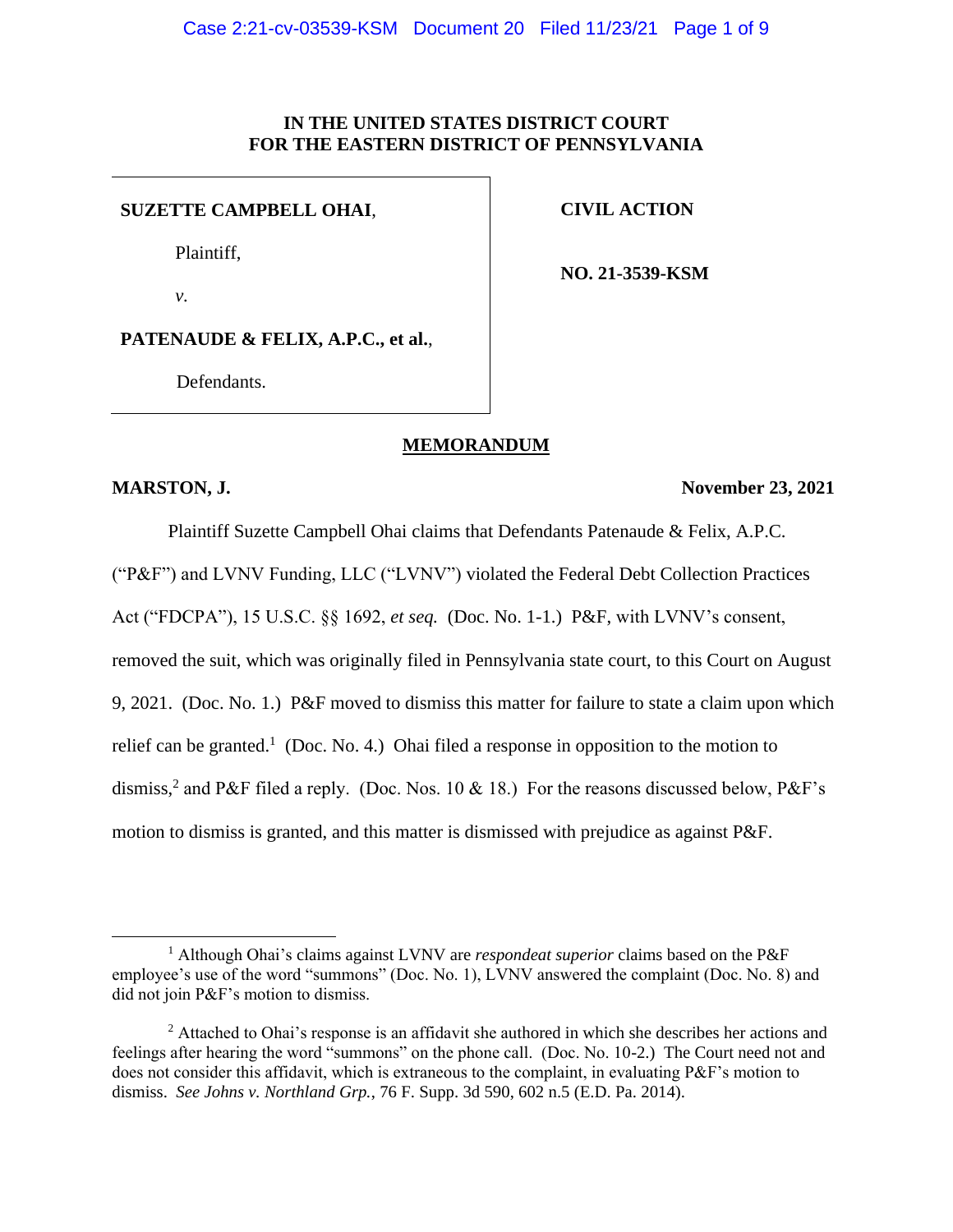## **I. Background**

Taking the allegations in the complaint as true, the relevant facts are as follows. Ohai owed consumer credit card debt to Synchrony Bank. (Doc. No. 1-1 at ¶¶ 9–11, Doc. No. 5-1 at 2.) Synchrony Bank assigned Ohai's debt to LVNV, and LVNV engaged P&F as the attorney debt collector on Ohai's account. (Doc. No. 1-1 at ¶ 14–15.) In March 2021, on LVNV's behalf, P&F filed suit against Ohai in the Pennsylvania Court of Common Pleas in Bucks County seeking to recover \$4,802.92. (*Id.* at ¶ 16; *see also* Doc. No. 5-1 at 3.)

On May 6, 2021, Ohai called P&F and was connected with the P&F employee servicing her account (the "Account Manager"). (Doc. No. 5-2, May 6, 2021 Phone Recording at 1:30.) Ohai told the Account Manager that *she* was recording the phone call, sought to "settle" her account for \$500, and asked if there were any court costs or legal fees associated with that account. (*Id.* at 1:30–2:25, 2:42–3:06.) The Account Manager informed Ohai that they could not settle her account for \$500, and Ohai replied, "Hmm—I'm just going to have to give you guys a call back." (*Id.* at 2:25–3:29.)

Ohai called P&F again on May 19, 2021. (Doc. No. 5-2, May 19, 2021 Phone Recording.) She again informed the Account Manager that "all [her] calls are being recorded" (*id.* at 1:20–1:37) and renewed the attempts to settle her account:

- P&F: [W]e have a current balance of the suit that was filed for \$4,802.92. Did you receive that summons?
- Ohai: I can pay \$1,000.
- P&F: And this is monthly?
- Ohai: No, I want a settlement.
- P&F: Let me see if I can do that here. . . . So at this time, I cannot do \$1,000 settlement. Let me see. Are you able to do \$1,300 to satisfy the account and get it closed? That's about the minimum I can get you here.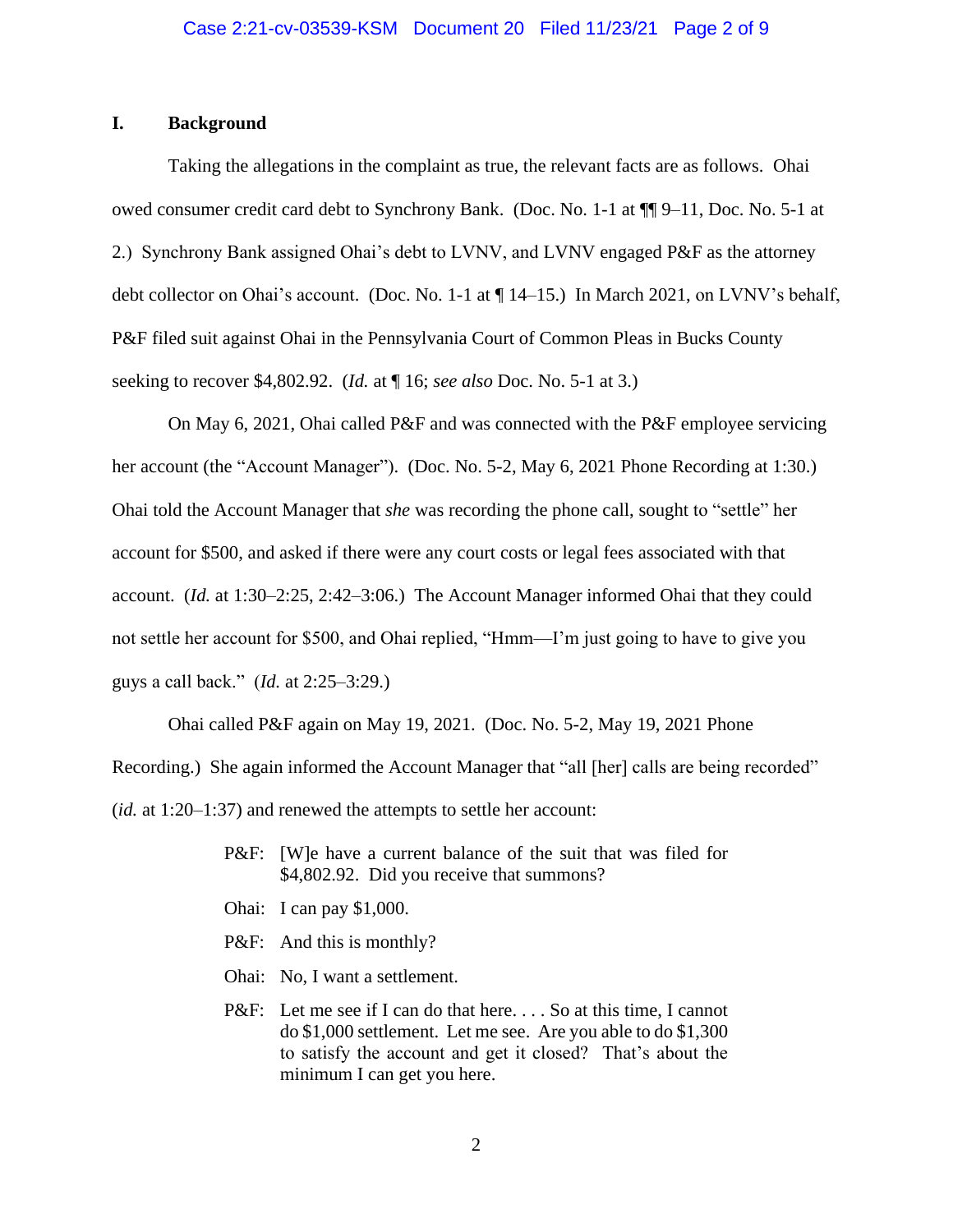- Ohai: I cannot do \$1,300. Like I said, I can only do a thousand. I'm on Disability. I can only do \$1,000.
- P&F: Okay. And I do apologize, I would not be able to agree to anything like that at this time. . . .
- Ohai: Can you do \$1,200? Can you settle for \$1,200? Settle completely for \$1,200?
- P&F: Let me see if our client will even allow it, even do any of the offers that I'm giving you because I'm trying—I'm stretching this for you. I'm so sorry, ma'am. . . . Okay. So, no, I do apologize, I'm not even coming back with anything close with that, unfortunately. . . .
- Ohai: Oh, boy. There's nothing else you can do?
- P&F: No, ma'am.

(*Id.* at 3:09–7:55.)

Ohai contends that the Account Manager's use of the word "summons" "misled and confused" her in violation of the FDCPA because "no summons of any kind had ever been issued in [the case pending in the Court of Common Pleas]" and she "honestly believed that she was required to come to court and that if she did not she would be in non-compliance with some law or governing directive." (Doc. No. 1-1 at ¶¶ 18–20, 23 (emphasis in original).)

## **II. Legal Standard**

In deciding a motion to dismiss under Rule 12(b)(6), the Court must determine whether the complaint contains "sufficient factual matter, accepted as true, to state a claim to relief that is plausible on its face." *Ashcroft v. Iqbal*, 556 U.S. 662, 678 (2009) (quotation marks omitted). "A claim has facial plausibility when the plaintiff pleads factual content that allows the court to draw the reasonable inference that the defendant is liable for the misconduct alleged." *Id.* 

"As a general matter, a district court ruling on a motion to dismiss may not consider matters extraneous to the pleadings." *In re Burlington Coat Factory Sec. Litig.*, 114 F.3d 1410, 1426 (3d Cir. 1997). "However, an exception to the general rule is that a document *integral to*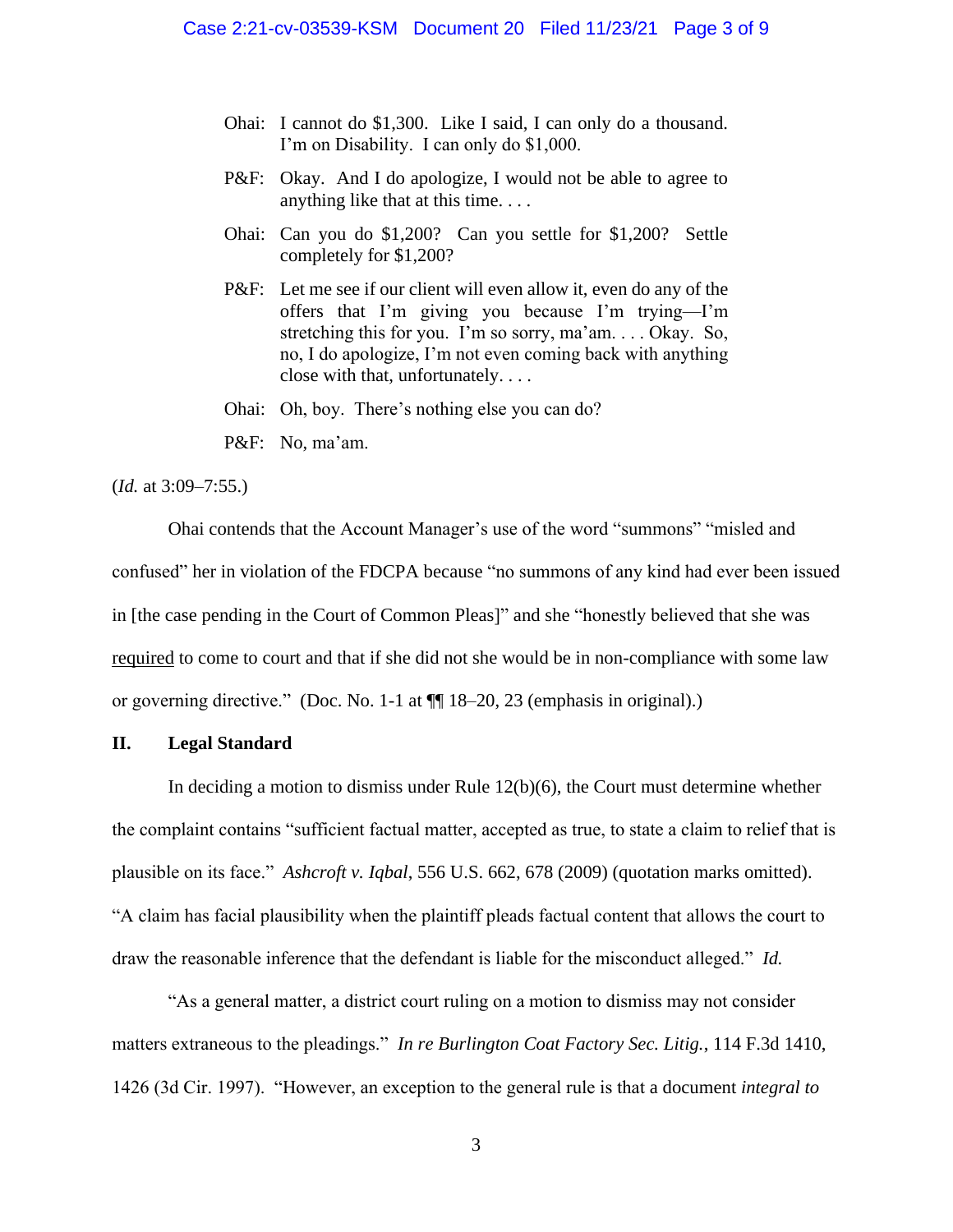## Case 2:21-cv-03539-KSM Document 20 Filed 11/23/21 Page 4 of 9

*or explicitly relied* upon in the complaint may be considered without converting the motion to dismiss into one for summary judgment." *Id.* (cleaned up). Similarly, the Court "may consider an undisputably authentic document that a defendant attaches as an exhibit to a motion to dismiss if the plaintiff's claims are based on the document." *Pension Benefit Guar. Corp. v. White Consol. Indus., Inc., 998 F.2d 1192, 1196 (3d Cir. 1993).*<sup>3</sup>

#### **III. Analysis**

The FDCPA prohibits debt collectors from using "any false, deceptive, or misleading representation or means in connection with the collection of any debt." 15 U.S.C.  $\S$  1692e.<sup>4</sup> Debt collection communications are misleading or deceptive within the meaning of § 1692e when they "can be reasonably read to have two or more different meanings, one of which is inaccurate." *Rosenau v. Unifund Corp.*, 539 F.3d 218, 222 (3d Cir. 2008). A statement is "false" or "misleading" within the meaning of the FDCPA if it is materially false—that is, "if it has the potential to affect the decision-making process of the least sophisticated debtor." *Jensen v. Pressler & Pressler*, 791 F.3d 413, 421 (3d Cir. 2015). This is a lower standard than asking whether the communication would have fooled a reasonable debtor. *Wilson v. Quadramed Corp.*, 225 F.3d 350, 354 (3d Cir. 2000).

<sup>&</sup>lt;sup>3</sup> Although these Third Circuit opinions refer to "documents," we find that we may consider the phone recordings attached as exhibits to P&F's motion to dismiss, as they are undisputedly authentic, and "as they are matters incorporated by reference and integral to Plaintiff's claim." *Boland v. Select Comfort Corp.*, No. 1:10-cv-00465, 2010 WL 3083021, at \*4 n.8 (M.D. Pa. Aug. 6, 2010).

<sup>&</sup>lt;sup>4</sup> In its motion to dismiss, P&F asserts that "Plaintiff . . . contends that Defendant's use of the word 'summons' violates section 1692f of the FDCPA." (Doc. No. 5 at 9.) The Court disagrees. While the complaint does cite to § 1692f (Doc. No. 1-1 at ¶ 27), it never alleges that either Defendant violated that section. And in her response to the motion to the dismiss, she characterizes her complaint as only alleging "that Defendant Patenaude and Felix, A.P.C. violated 15 USC 1692e of the FDCPA." (Doc. No. 10-1 at 4.)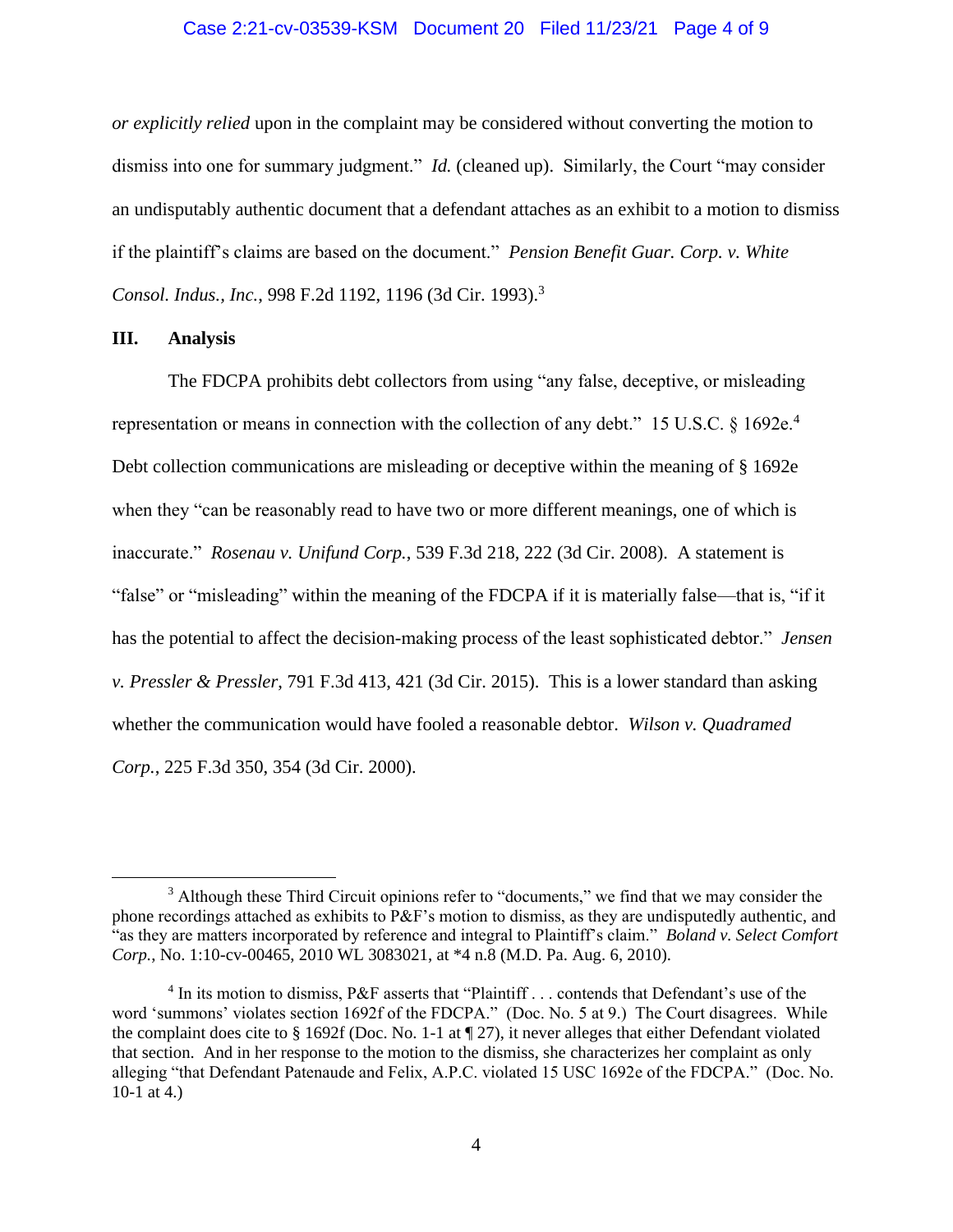## Case 2:21-cv-03539-KSM Document 20 Filed 11/23/21 Page 5 of 9

Although the least sophisticated debtor may be "gullible," *see Hopkins v. Collecto, Inc.*, 994 F.3d 117, 122 (3d Cir. 2021), courts need not hold a debt collector hostage to incredulous claims of falsity or deception. The least sophisticated debtor standard does not require courts to credit "bizarre or idiosyncratic interpretations of collection notices," because even the least sophisticated debtor is expected to possess "a quotient of reasonableness," *Wilson*, 225 F.3d at 354 (quoting *United States v. Nat'l Fin. Servs., Inc.*, 98 F.3d 131, 136 (3d Cir. 1996)).

Telephone communications regarding attempts to collect a debt can serve as a basis for liability under § 1692e. *See Tepper v. Amos Fin., LLC*, Civil Action No. 15-cv-5834, 2017 WL 3446886, at \*10 (E.D. Pa. Aug. 11, 2017). To create such liability, the phone calls must fall into one of the three general categories of conduct forbidden by § 1692: "misleading consumers about the debt collector's identity, about the character of the debt itself, [or] about the consequences of a consumer's decisions about the debt." *Bermudez v. Diversified Consultants Inc.*, Civil Action No. 18-2004, 2019 WL 415569, at \*3 (E.D. Pa. Feb. 1, 2019); *see also Mendoza v. Diversified Consultants, Inc.*, Civil Action No. 18-2005, 2019 WL 2524117, at \*4 (E.D. Pa. June 18, 2019). A phone call or message that conveys only accurate information cannot serve as a basis for § 1692e liability, *see Levins v. Healthcare Revenue Recovery Grp. LLC*, 902 F.3d 274, 284 (3d Cir. 2018); *Zarichny v. Complete Payment Recovery Servs., Inc.*, 80 F. Supp. 3d 610, 622 (E.D. Pa. 2015), nor can phone calls that include false or misleading information that is immaterial to debtors' choices about how to address their debts, *see Mendoza*, 2019 WL 2524117, at \*5; *Bermudez*, 2019 WL 415569, at \*4.

In this case, even the least sophisticated debtor would not be confused or misled by the P&F employee's question about whether Ohai had received the "summons." While her response in opposition to the motion to dismiss is somewhat difficult to parse, Ohai appears to contend

5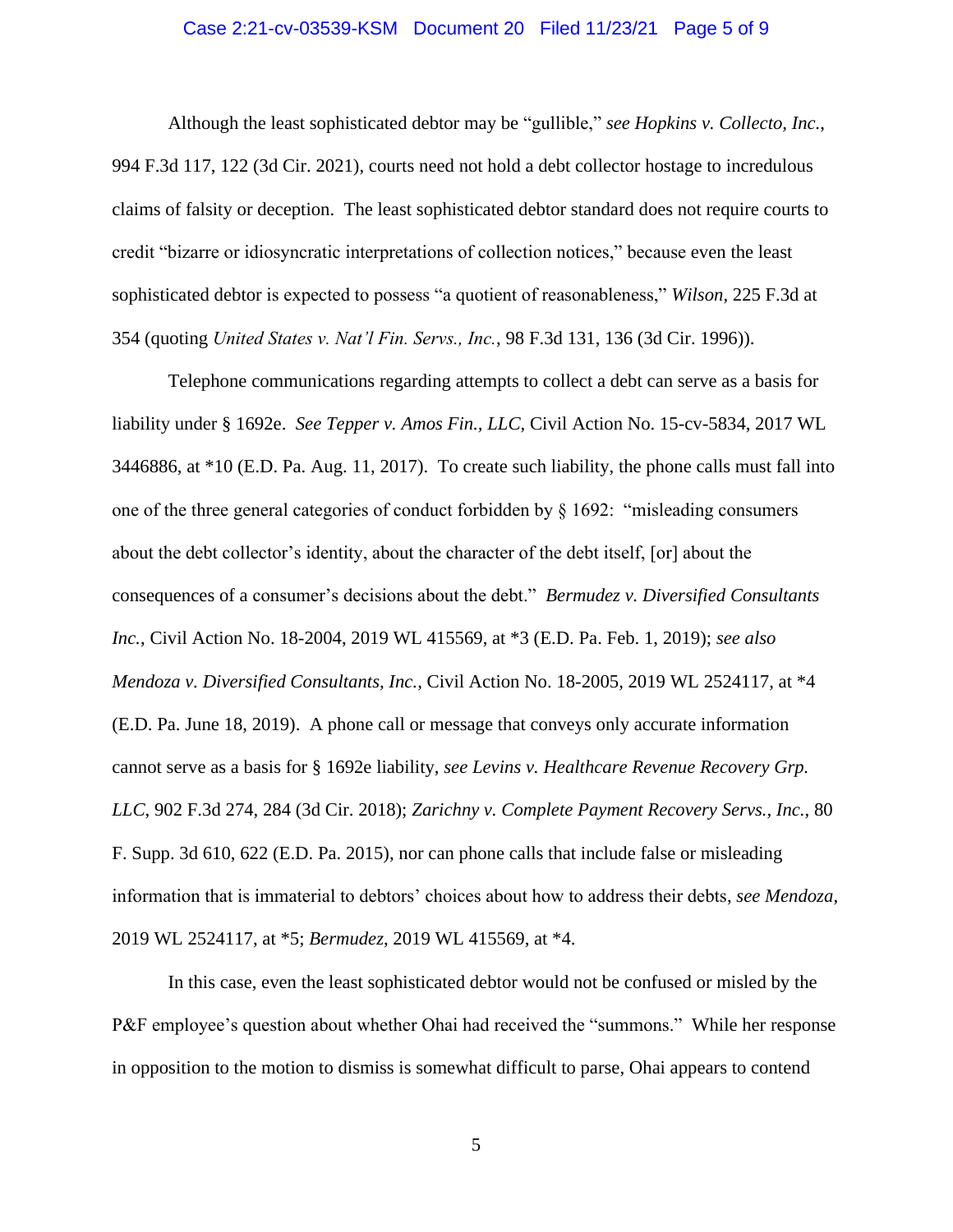## Case 2:21-cv-03539-KSM Document 20 Filed 11/23/21 Page 6 of 9

that the use of the word "summons" was false, misleading, or deceptive in four ways. First, she claims that she was subjectively misled by the use of the word "summons." (Doc. No. 10-1 at 3.) Second, she asserts that Pennsylvania courts only issue summonses for criminal matters. (*Id.*) Third, she says, no summons was actually issued. (*Id.* at p. 2.) Finally, she avers that she was not required to appear in the state court case. (*Id.*) None of these arguments is availing.

First, Ohai's subjective beliefs are irrelevant. Given Ohai's repeated attempts to negotiate a favorable settlement of her debt, her statements that she was recording her phone calls with P&F (*see generally* Doc. No. 5-2, May 6, 2021 Phone Recording, May 19, 2021 Phone Recording), and her past experiences as an FDCPA claimant, *see Campbell v. J. Scott Watson, P.C.*, Civil Action No. 09-984, 2009 WL 4544395 (E.D. Pa. Nov. 30, 2009), the Court would be hard pressed to describe her as the "least sophisticated debtor." But even if she were, her subjective feelings and beliefs upon hearing the word "summons" used by the P&F employee would not be relevant to whether Defendants violated the FDCPA. The least sophisticated debtor standard is an objective one—it asks not what the actual plaintiff believed, but whether a *hypothetical* debtor would have been misled or deceived. *See Hopkins*, 994 F.3d at 122; *Levins*, 902 F.3d at 280; *Wilson*, 225 F.3d at 354–55. This objectivity is important; it protects debt collectors from the avarice of unscrupulous debtors who might misrepresent their actual state of mind and ensures that debt collectors treat debtors in a manner that is consistent and fair. *See Wilson*, 225 F.3d at 354–55; *Zarichny*, 80 F. Supp. 3d at 622. Therefore, what Ohai subjectively believed regarding the use of the word "summons" in her phone call is irrelevant to whether P&F's conduct violated the FDCPA.

Second, as for Ohai's contention that Pennsylvania courts only issue summonses in criminal or traffic matters, the Court finds this distinction immaterial. To begin, the Court is

6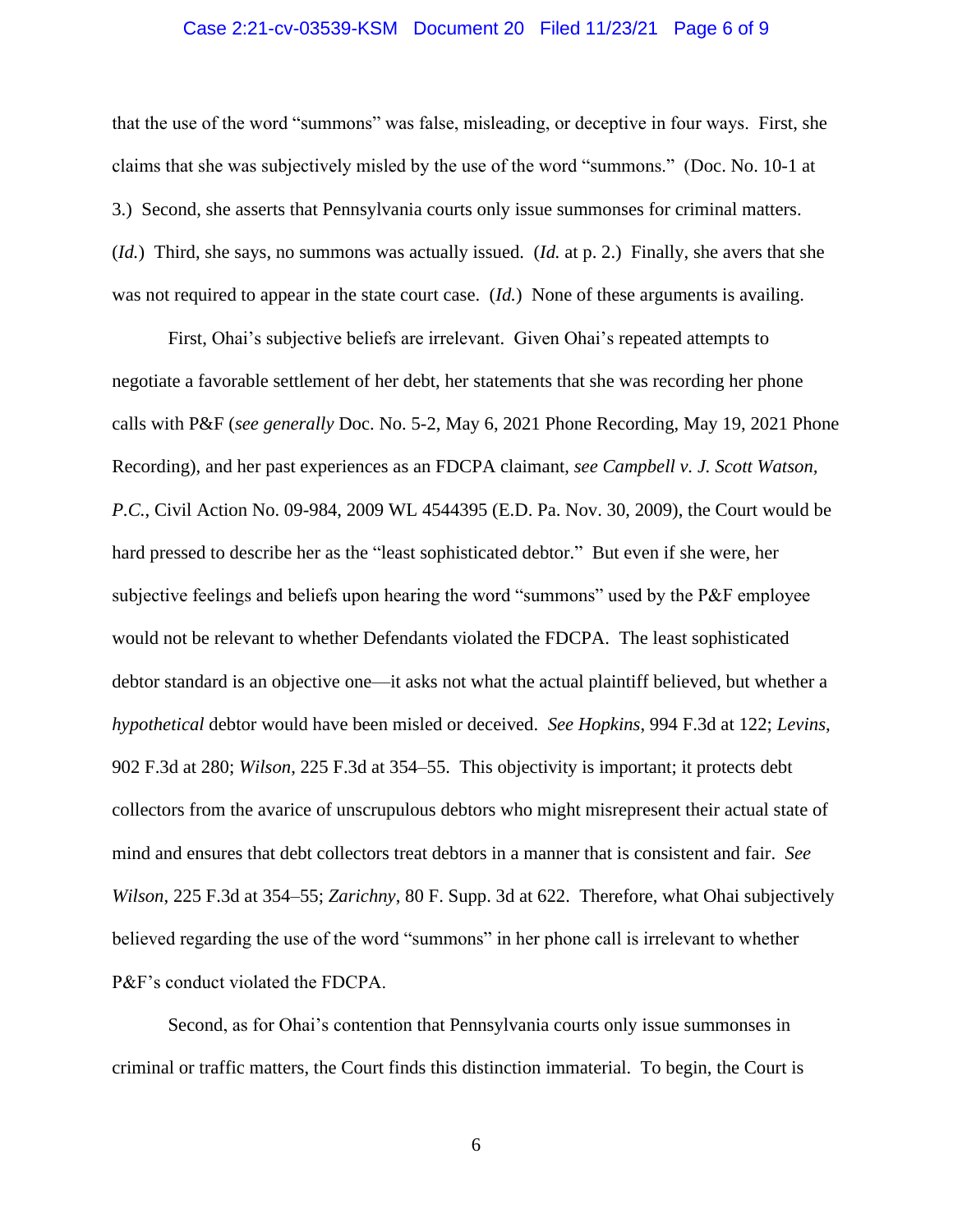## Case 2:21-cv-03539-KSM Document 20 Filed 11/23/21 Page 7 of 9

skeptical of the veracity of this assertion. The docket from the Pennsylvania state court proceedings in this matter lists the "Case Type" as "WRIT OF SUMMONS." (Doc. No. 1-2 at 1.) Indeed, Pennsylvania's courts sometimes refer to civil process as a "writ of summons" in their published opinions. *See, e.g.*, *Cope v. Ins. Comm'r of Pa.*, 955 A.2d 1043, 1050 (Pa. Commw. Ct. 2008); *Azzarrelli v. City of Scranton*, 655 A.2d 648, 652 (Pa. Commw. Ct. 1995); *Estate of Brown v. Rival Mfg. Co.*, 28 Phila. Co. Rptr. 166, 167 (Pa. Ct. Comm. Pl. 1994).

And, even to the extent that Pennsylvania's courts refer to civil process as something other than a "summons," the Court finds that referring to civil process in the context of a discussion of a lawsuit that has been filed against a debtor as a "summons" is not misleading, confusing, or materially false. "Summons" is a term commonly used to refer to civil process requiring a defendant to respond to a plaintiff's claims. *See, e.g.*, Summons, BLACK'S LAW DICTIONARY (11th ed. 2019); Summons, MERRIAM-WEBSTER, https://www.merriamwebster.com/dictionary/summons; Summons, OXFORD ENGLISH DICTIONARY, https://www.oed. com/view/Entry/194010#eid19958123. Even if Pennsylvania does not issue "summonses" in civil cases and instead refers to them by some other term, only a sophisticated litigant could be expected to recognize this semantic technicality (not the least sophisticated debtor).

The Third Circuit's decision in *Jensen v. Pressler & Pressler* is illustrative of this point. In that case, the court concluded that a subpoena issued to a debtor which mistakenly included the wrong name for the clerk of court was not materially false in violation of the FDCPA. *Jensen*, 791 F.3d at 422. Such a minor mistake, the court explained, "could not possibly have affected the least sophisticated debtor's 'ability to make intelligent decisions.'" *Id.* (quoting *Donahue v. Quick Collect*, 592 F.3d 1027, 1034 (9th Cir. 2010)). So too here. What matters is not the precise term used to refer to mandatory civil process, but rather whether such process had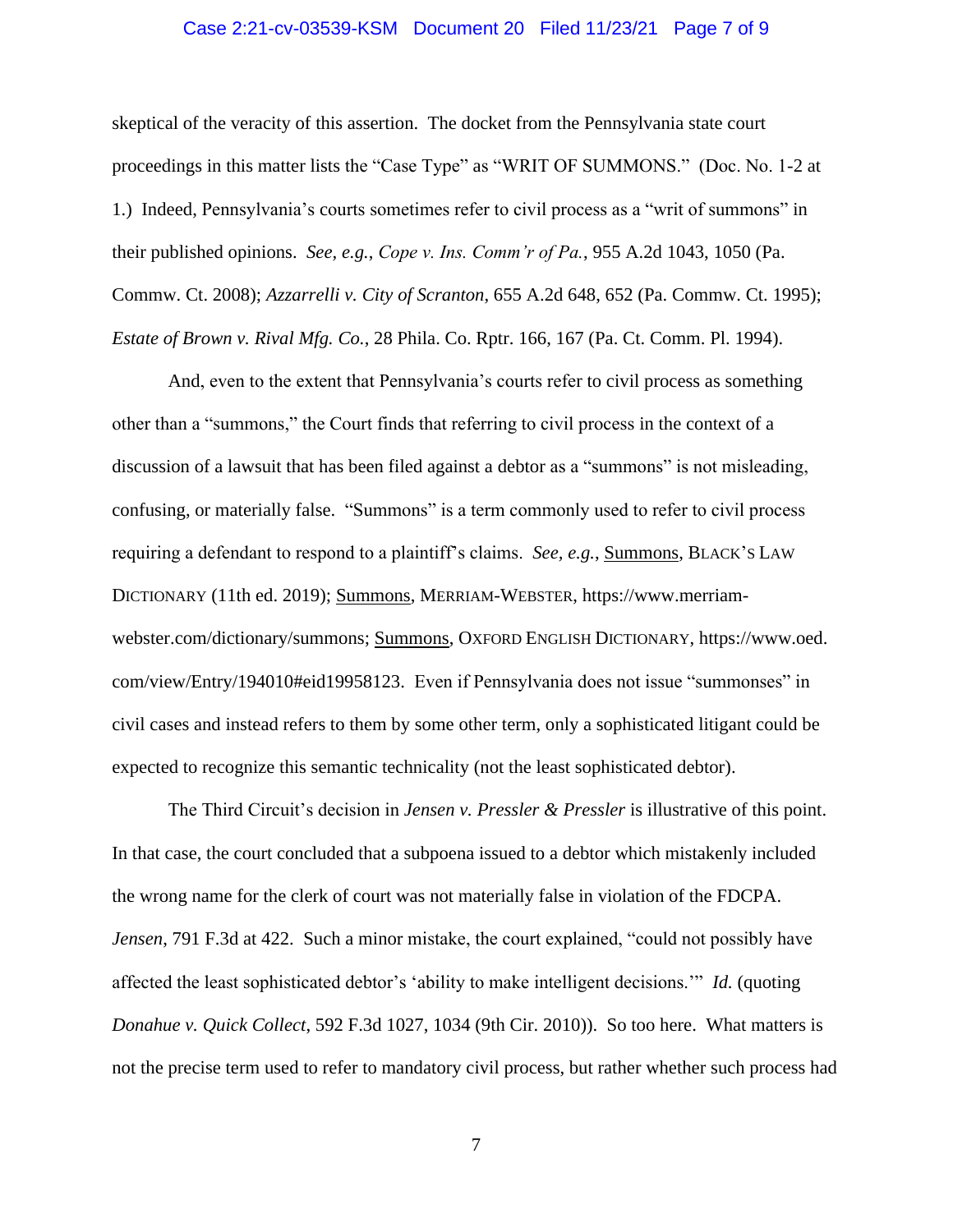## Case 2:21-cv-03539-KSM Document 20 Filed 11/23/21 Page 8 of 9

issued or was expected to be issued, because that fact could have materially impacted the debtor's decision about how to address the debt. Here, it had,<sup>5</sup> so the Account Manager's use of the word "summons" did not violate the FDCPA. *See Mendoza*, 2019 WL 2524117, at \*5 (finding that a debt collector's use of a Pennsylvania area code when calling a Pennsylvania debtor, despite being located in Florida, did not violate § 1692e because the area code would not materially impact the debtor's decision about how to address the debt); *Bermudez*, 2019 WL 415569, at \*4 (same).

The Court addresses Ohai's third and fourth arguments—that no summons issued in the underlying state court case and that she was not actually required to appear in that case together. As discussed above, whether the mandatory process that issued in the underlying state court case is technically called a summons is semantic, pedantic, and irrelevant to Ohai's FDCPA claim.<sup>6</sup> Similarly, Ohai's contention that she was not required to appear in state court to defend LVNV's action against her is patently false. In issuing the complaint, which it did on March 26, 2021, the state court warned Ohai that she was required "to appear at the hearing and present [her] defense" and that if she failed to do so "judgment may be entered against [her] by default." (Doc. No. 5-1 at 3, 7, 10.) Ohai's argument that she was never required "to appear in

<sup>5</sup> Based on the docket entries in the underlying state case—of which the Court takes judicial notice, *see In re Congoleum Corp.*, 426 F.3d 675, 679 n.2 (3d Cir. 2005)—it appears that the state court had already issued the certified complaint and Ohai had already accepted service of it (Doc. No. 5-1 at 3).

 $6$  To the extent Ohai is raising a temporal argument—that the use of the word "summons" was false, deceptive, and misleading because civil process had not *yet* issued in the state court case, this, too, is unavailing. During the second phone conversation, the Account Manager asked Ohai if she had received the summons yet. (Doc. No. 5-2, May 19, 2021 Phone Recording at 3:08.) Since the suit had been filed almost two months prior (*see* Doc. No. 5-1 at 3) and Ohai had already accepted service of the certified complaint, *see supra* n.5, there was nothing false, deceptive, or misleading in the Account Manager's question. In fact, on the May 6, 2021 phone call, Ohai asked P&F whether her outstanding balance included court costs and attorneys' fees, suggesting that she was already aware that P&F had commenced the suit against her. (Doc. No. 5-2, May 6, 2021 Phone Recording at 2:50–3:06.)